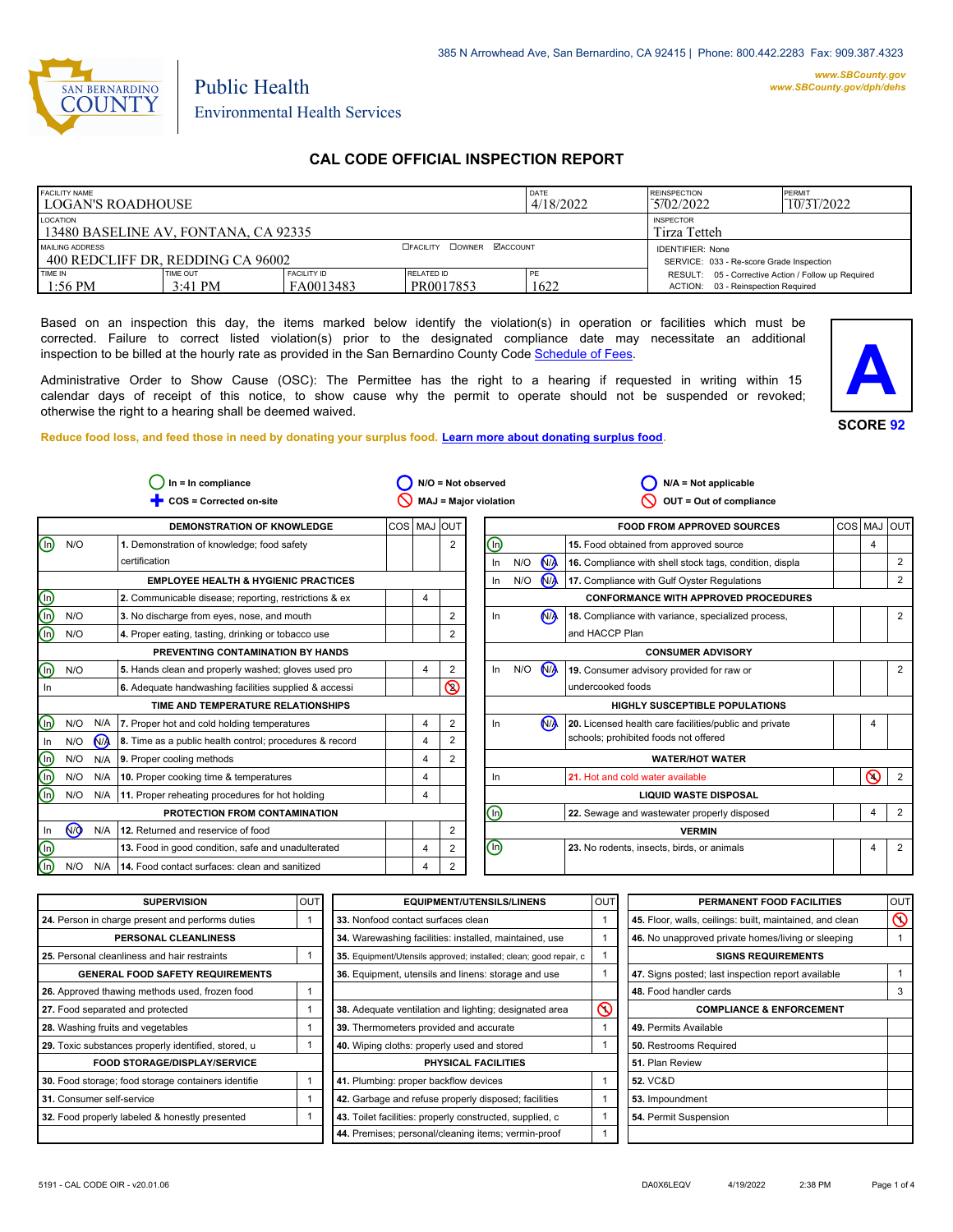

Environmental Health Services

Public Health

## **CAL CODE OFFICIAL INSPECTION REPORT**

| <b>FACILITY NAME</b> | <b>LOGAN'S ROADHOUSE</b>                                                                                    |                                                                                                                                                                                                                                                                                                                                                                                                                                                                                                                                                                                                                                                                                                                                                 | DATE<br>4/18/2022                |              |  |
|----------------------|-------------------------------------------------------------------------------------------------------------|-------------------------------------------------------------------------------------------------------------------------------------------------------------------------------------------------------------------------------------------------------------------------------------------------------------------------------------------------------------------------------------------------------------------------------------------------------------------------------------------------------------------------------------------------------------------------------------------------------------------------------------------------------------------------------------------------------------------------------------------------|----------------------------------|--------------|--|
| <b>LOCATION</b>      | 13480 BASELINE AV, FONTANA, CA 92335                                                                        |                                                                                                                                                                                                                                                                                                                                                                                                                                                                                                                                                                                                                                                                                                                                                 | <b>INSPECTOR</b><br>Tirza Tetteh |              |  |
|                      | <b>21. HOT AND COLD WATER AVAILABLE</b>                                                                     |                                                                                                                                                                                                                                                                                                                                                                                                                                                                                                                                                                                                                                                                                                                                                 |                                  | <b>MAJOR</b> |  |
| <b>POINTS</b>        | Compliance date not specified<br>Not In Compliance<br>Violation Reference - HSC -<br>113953(c), 114099.2(b) | <b>Inspector Comments: REPEAT VIOLATION</b><br>1. Measured maximum hot water temperature at food prep sink located in meat cutting room.<br>Provide and maintain a minimum hot water temperature for all food prep sinks at all times.<br>2. Observed no hot water available for nonadjustable handwash sink located in the meat cutting room.<br>Operator stated facility is waiting for a part in order to complete repairs.<br>3. Measured hot water above 108.4F at nonadjustable handwash sink in dishwashing area.<br>For nonadjustable handwash sinks, maintain hot water temperature between 100F and 108F at all times.<br>Note: A reinspection will be conducted to verify compliance. Failure to comply will result in an additional |                                  |              |  |
|                      |                                                                                                             | billable reinspection with a 30-minute minimum charge of \$122.50.                                                                                                                                                                                                                                                                                                                                                                                                                                                                                                                                                                                                                                                                              |                                  |              |  |

**Violation Description:** An adequate, protected, pressurized, potable supply of hot water and cold water shall be provided at all times. (113953(c), 114099.2(b) 114101(a), 114189, 114192, 114192.1, 114195)

### **6. ADEQUATE HANDWASHING FACILITIES SUPPLIED & ACCESSIBLE**

**Compliance date not specified Not In Compliance Violation Reference - POINTS 2 Inspector Comments:** Observed trash can stored in front of handwash sink located at the cooks line. Relocate trash can and maintain all handwash sink unobstructed at all times.

**Violation Description:** Handwashing soap and towels or drying device shall be provided in dispensers; dispensers shall be maintained in good repair. (113953.2) Adequate facilities shall be provided for hand washing. (113953, 113953.1, 114067(f)). Handwashing sink is not separated from a warewashing sink by a 6 inch high metal splashguard or 24 inch separation. (113953) Handwashing sinks shall not be obstructed, inaccessible, used improperly or kept unclean. (113953.1)

### **38. ADEQUATE VENTILATION AND LIGHTING; DESIGNATED AREA**

| <b>POINTS</b> | Compliance date not specified                   | <b>Inspector Comments: REPEAT VIOLATION</b>                                                                          |
|---------------|-------------------------------------------------|----------------------------------------------------------------------------------------------------------------------|
|               | <b>Not In Compliance</b>                        |                                                                                                                      |
|               | Violation Reference - HSC -<br>114149, 114149.1 | Observed several gaps in between filters in hood at cooks line and above grill.                                      |
|               |                                                 | Eliminate gaps in filter and ensure filters fit properly in ventilation hood to facilitate proper grease filtration. |

**Violation Description:** Exhaust hoods shall be provided to remove toxic gases, heat, grease, vapors and smoke and be approved by the local building department. Canopy-type hoods shall extend 6" beyond all cooking equipment. All areas shall have sufficient ventilation to facilitate proper food storage. Toilet rooms shall be vented to the outside air by a screened openable window, an air shaft, or a light-switch activated exhaust fan, consistent with local building codes. (114149, 114149.1) Adequate lighting shall be provided in all areas to facilitate cleaning and inspection. Light fixtures in areas where open food is stored, served, prepared, and where utensils are washed shall be of shatterproof construction or protected with light shields. (114149.2, 114149.3, 114252, 114252.1)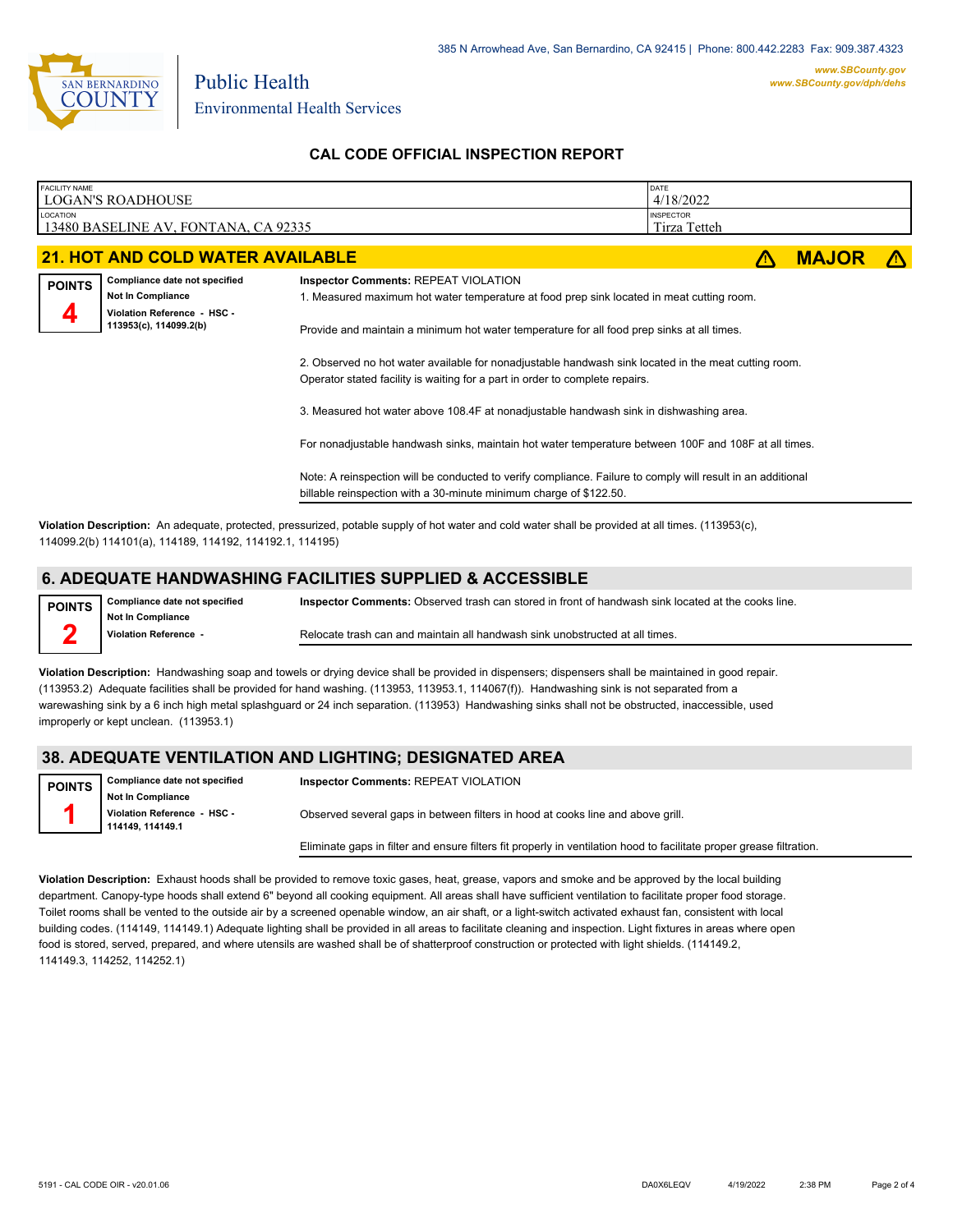

Environmental Health Services

Public Health

## **CAL CODE OFFICIAL INSPECTION REPORT**

| <b>FACILITY NAME</b>                                                         | <b>LOGAN'S ROADHOUSE</b>                                                                                                                        |                                                                                                                                                   | DATE<br>4/18/2022                |  |  |  |
|------------------------------------------------------------------------------|-------------------------------------------------------------------------------------------------------------------------------------------------|---------------------------------------------------------------------------------------------------------------------------------------------------|----------------------------------|--|--|--|
| <b>LOCATION</b>                                                              | 13480 BASELINE AV, FONTANA, CA 92335                                                                                                            |                                                                                                                                                   | <b>INSPECTOR</b><br>Tirza Tetteh |  |  |  |
|                                                                              |                                                                                                                                                 | 45. FLOORS, WALLS AND CEILINGS: BUILT, MAINTAINED, AND CLEAN                                                                                      |                                  |  |  |  |
| <b>POINTS</b>                                                                | Compliance date not specified<br><b>Not In Compliance</b><br>Violation Reference - HSC -                                                        | Inspector Comments: 1. Observed an accumulation of dried soda syrup on the floor in the dry storage<br>beneath the boxed soda syrup storage rack. |                                  |  |  |  |
|                                                                              | 114143 (d), 114266                                                                                                                              | Clean floor and maintain in a clean and sanitary manner.                                                                                          |                                  |  |  |  |
|                                                                              |                                                                                                                                                 | 2. REPEAT VIOLATION                                                                                                                               |                                  |  |  |  |
|                                                                              |                                                                                                                                                 | Observed floor inside walk-in freezer lifted and in disrepair.                                                                                    |                                  |  |  |  |
| 3. REPEAT VIOLATION                                                          |                                                                                                                                                 |                                                                                                                                                   |                                  |  |  |  |
| Observed tiles missing on the floor at the cooks line and in the grill area. |                                                                                                                                                 |                                                                                                                                                   |                                  |  |  |  |
|                                                                              |                                                                                                                                                 | Repair/replace and maintain floors in good condition.                                                                                             |                                  |  |  |  |
|                                                                              | Note: Operator stated facility plans to repair soon.                                                                                            |                                                                                                                                                   |                                  |  |  |  |
|                                                                              | Violation Description: The walls / ceilings shall have durable, smooth, nonabsorbent, and washable surfaces. All floor surfaces, other than the |                                                                                                                                                   |                                  |  |  |  |

customer service areas, shall be approved, smooth, durable and made of nonabsorbent material that is easily cleanable. Approved base coving shall be provided in all areas, except customer service areas and where food is stored in original unopened containers. Food facilities shall be fully enclosed. All food facilities shall be kept clean and in good repair. (114143 (d), 114257, 114266, 114268, 114268.1, 114271, 114272) Cleaning must be an approved dustless method. (114268.1) Mats and duckboards, if used, must be removable and easily cleanable. (114272) Open-air barbecues or wood-burning ovens floor surfaces must extend a minimum of five feet and be impervious or easily cleanable. (114143(d))

#### **IMPORTANT: Risk Based Inspection Frequency**

Food facilities that pose a higher risk level for causing foodborne illness will be subject to an additional inspection, to be billed at the hourly rate as provided in the San Bernardi[no County Code Schedule of Fees](https://codelibrary.amlegal.com/codes/sanbernardino/latest/sanberncty_ca/0-0-0-122474#JD_16.0213B). Facilities that received one or more of the following will be elevated to a high risk tier:

- A score letter of "C" or lower on one of the last two graded inspections,
- A score letter of "B" on two of the last three graded inspections,
- Repeated "four (4) point violation Risk Factor" (critical violation codes 1-23) on the last two inspections, or
- Four (4) or more critical violations (codes 1-23) noted during an inspection, or

#### **Food Establishment Donor Survey**

Will you please take a few moments of your time to co[mplete our Food Establishment Donor Survey?](https://survey123.arcgis.com/share/626bb0fb21674c82832b0c0d557c5e80?field:faid=FA0013483&field:facility_name=LOGAN) The purpose of this survey is to learn about current food recovery and food waste reduction efforts and struggles throughout San Bernardino County.

The feedback from the survey will help us identify barriers and opportunities, and connect you with nearby charitable feeding organizations so you can donate your surplus fo[od. Once you complete the su](https://arcg.is/WvjGb)rvey, you can view your entry and connect with other donor food establishments and charitable

#### **Overall Inspection Comments**

'C' grade removed.

Grade 'A' posted.

Do not remove, relocate or obscure letter grade card. Failure to comply will result in an additional billable reinspection with a 30-minute minimum charge od \$122.50.

Active managerial control handout provided.

Note: Operator was advised of re-score inspection charge of \$245 per hour with a 30-minute minimum charge of \$122.50 prior to beginning of inspection.